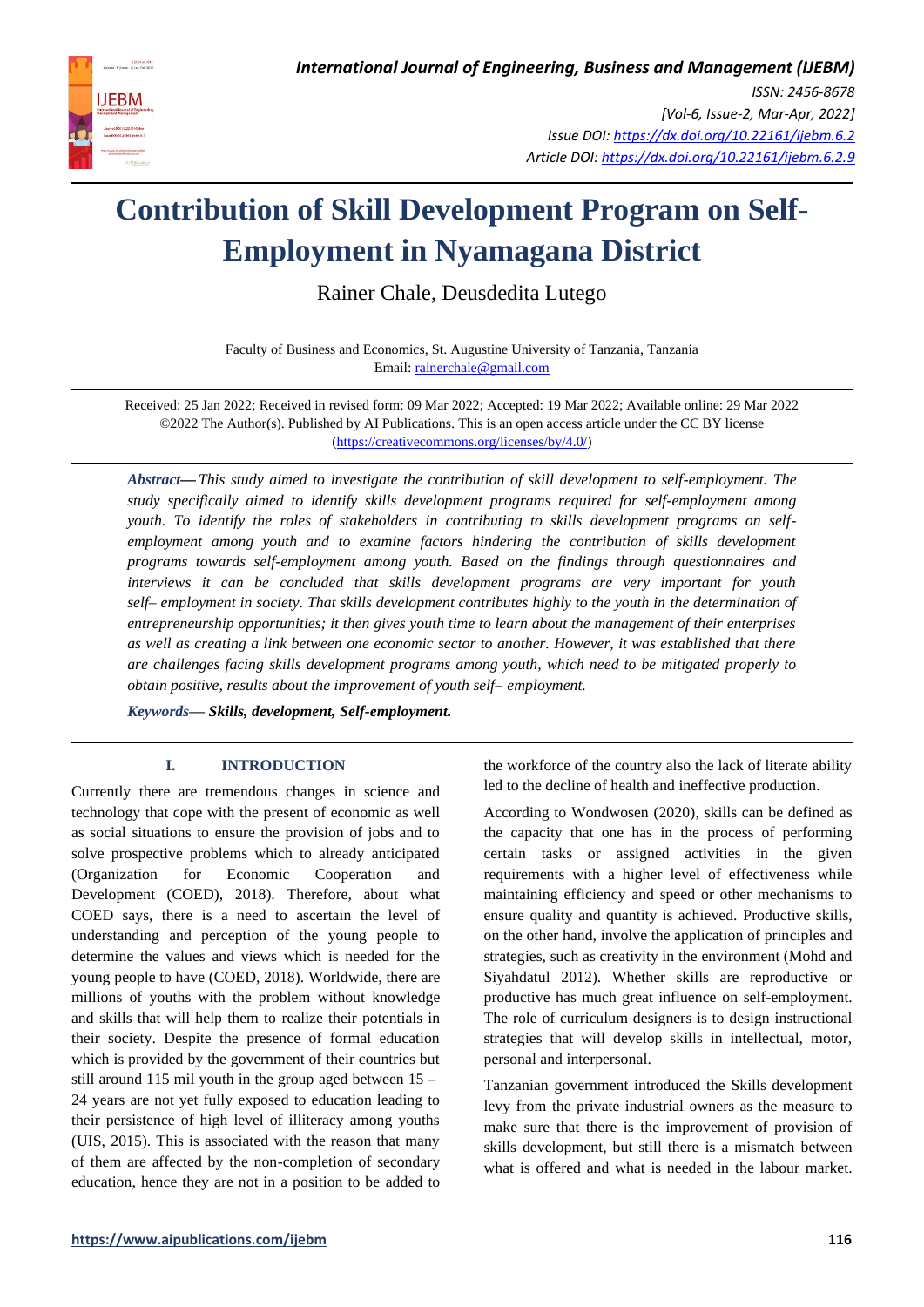Therefore, there is a need to change for improvement whereby there is a gap (Ali, et al 2016). The gap between the educations we offer in our schools that are not able to solve the problem of self-employment among youth in Tanzania.

Tanzania skills development program is implemented by the policy called National skills development strategy of 2016-2027 (URT, 2016). The aim is to ensure, to develop of a skilled workforce in the key economic sector in Tanzania. Generally, a skills development program minimizes the rates of increase of the supply of graduates who have skills that suits the labour marketplace. Moreover, National Skills Development Strategy, pioneer the formation of trained and aggressive Tanzanians' staff capable of effectual nurturing comprehensive and bearable social-economic development by rising and supporting change of the Tanzanian employees' staff to attain an arrangement that pledges appropriate achievement of the class of the middle income in 2025.

# **II. LITERATURE REVIEW**

# **2.1 Theoretical Literature Review**

# **Entrepreneurship Theory**

This is an entrepreneurship idea which was developed in 1985 by Drucker and it was further advanced by Howard in (1990). This theory is based on the idea that entrepreneurs and entrepreneurship is associated with finding a challenge, findings solution about it and obtaining an opportunity from it. The available natural resources in Tanzania can change the lives of many youths who graduated in public and private education institutions. Arable land, freshwater from rivers, forests, ponds, and lakes if well utilized can bring massive changes in Tanzanian youth.

In the case of Tanzania, resources are available everywhere, the government should introduce strategic plans, policy and guidelines to create a conducive environment for doing entrepreneurship among graduate youth in Tanzania. It further suggests that availability of resources by creators is an essential determinant of opportunity-based free enterprise and new venture growth (Alvarez & Busenitz, 2001). This model weights the significance of fiscal, community and human resources (Aldrich, 1999). Therefore, the availability of resources improves the person's capability to spot and turn upon exposed chances (Davidson & Honing, 2003). It means that persons with economic wealth are additional competent to obtain possessions to efficiently use commercial chances, and fix up a stable business (Clausen, 2006).

# **2.2 Empirical Literature Review**

# **Skill Development Programs Required in Selfemployment among Youth**

According to Antonio, (2018), the provision of vocational training in Tanzania is effective and is provided by up 520 institutions, in which there are up more than 30 educational programs provided through an existing publicprivate partnership scheme (PPP). Also, there is the presence of centres related to VET which are responsible for the provision of the practical training through the long course and short courses which they are capable to provide to the students. These institutions include those owned by the government such as (VETA). Here the roles of the government are to make sure that these institutions are well equipped with positive engagement for both private and public organizations. Also, it requires enhancement of the transparency assurance on the accountability of the flow of finances through a centralized system to finance preliminary conditions. Basic education which provides basic skills improve the literacy rate, in the same way, it provides a scaffold for the youth and also it provides the solutions for the problems, also it helps towards dealing with the social and emotional skills associated with the challenges related to the employment. The manufacturing competition for the countries dangles on many factors; ' finally, the maximum significant sole factor is the improvement extent of staff abilities. Additional skills, advanced levels of proficiencies and distinctive types of abilities have to be advanced at great stages of assistant that will provide manufacturing effectiveness. Tanzania like other African countries they have a good number of graduates from tertiary colleges, universities but lack reliable skills towards self-employment.

# **III. METHODOLOGY**

# **2.1 Research Approach and Research Design**

This study employed Mixed research approach in conducting because it is an approach which always allows researcher collected data from questionnaire and interview. It also allows the researcher to use quantitative and qualitative approach in conducting a research study. The mixed research approach is helpful because it provides an extensive analysis to create a deep awareness and understanding of the research problem than using one approach only (Creswell, 2012). The researcher employed a descriptive research design because it enables the comprehensive study of the research phenomena from different angles. Also, the use of multiple sources of data for a single research study enables the researcher to obtain valid information hence simplifying the reaching of the intended conclusion of the research problem. The area of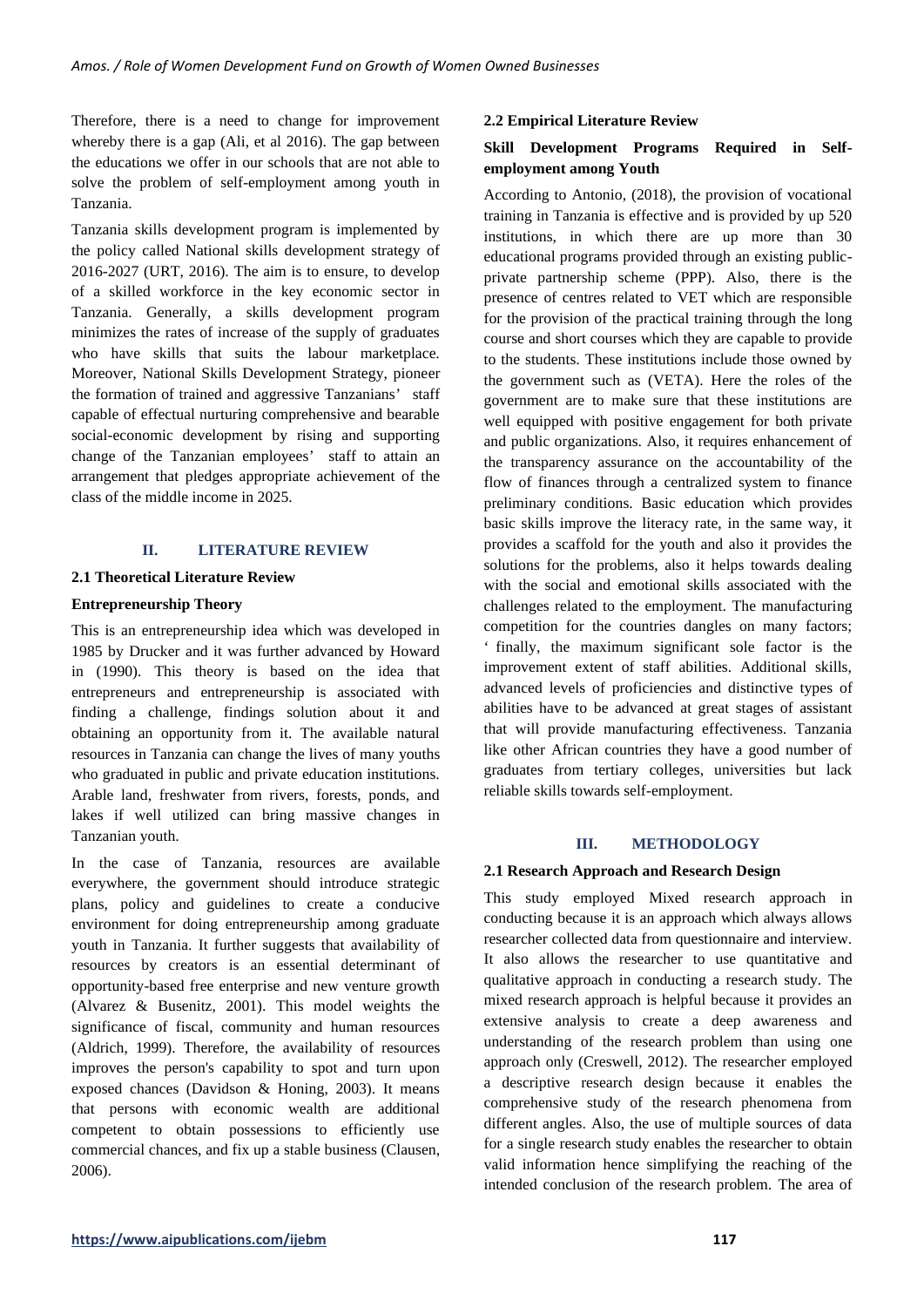the study for this research was Nyamagana District found in Mwanza City. This area was selected because it has a high number of youth development programs being conducted by undergraduate youths in different economic sectors. Also, in this district, there is an existence of the Institute of Adult Education staff and beneficiaries were followed-up in Mwanza whereas, the researcher will need to reach out to the IAE staff involved in the training was interviewed.

# **Target Population**

The sampling population involved staff at the Institute of Adult Education who were involved in the Program and beneficiaries in Nyamagana, Mwanza. The study was truly representatives of population characteristics without any bias so that it may result in a valid and reliable conclusion. Thus, the targeted population of this study is 200 from which the sample size was obtained. Mwanza Sustainable Investments and Development Initiatives report (2020) career than 20 youth self-employment initiatives are operating in Nyamagana District, which had employed up 200 youth within the district in different aspects such as fishing, agriculture as well as trading.

# **IV. FINDINGS AND DISUSSIONS**

The main concern to be addressed by this study was on the skills development program towards self-employment among youth. That the researcher intended to find out the programs being provided to the employ-employed youth in the different sectors around the study area. For this reason, various questions were asked to the respondents as shown in the following subsections.

# **4.1 To Identify Skills Development Programs Required for Self-Employment Among Youth**

In this first research objective, the main concern to be addressed by this study was on the skills development program towards self-employment among youth. That the researcher intended to find out the programs being provided to the employ-employed youth in the different sectors around the study area. For this reason, various questions were asked to the respondents as shown in the following subsections.

# **4.1.1 Perceptions about Skill Development Programs Related to Self-Employment**

The respondents who participated in this study were firstly required to give out their perceptions about skills development programs related to self-employment in the Nyamagana district. The results obtained about this question observed different perception of people about the skill development programs in the study area, Table 4.1 presents the results obtained based on this subsection. In this objective, the aim was to examine the roles of stakeholders on the Skills development programs towards self-employment. Thus, for these reasons, several quests were asked the respondents as follows.

| Skills development program towards self-  | 5                         | 4                           | 3                         |                           |                             |
|-------------------------------------------|---------------------------|-----------------------------|---------------------------|---------------------------|-----------------------------|
| employment among youth                    | $\mathbf{F}(\mathcal{C})$ | $\mathbf{F}(\mathcal{V}_0)$ | $\mathbf{F}(\mathcal{C})$ | $\mathbf{F}(\mathcal{C})$ | $\mathbf{F}(\mathcal{V}_0)$ |
| Communication skills development programs | 50(37.9)                  | 30(22.7)                    | 17(12.9)                  | 23(17.4)                  | 12(9.1)                     |
| Teamwork skills and Interpersonal skills  | 68(51.5)                  | 30(22.7)                    | 12(9.1)                   | 17(12.9)                  | 5(3.8)                      |
| Leadership skills                         | 39(29.5)                  | 47(35.6)                    | 23(17.4)                  | 4(3.0)                    | 19(14.4)                    |
| Learning/adaptability skills              | 55(41.7)                  | 21(15.9)                    | 24(18.2)                  | 22(16.7)                  | 10(7.6)                     |

*Table 1.1 Skills Development Program on Self-Employment Among Youth*

# **Source Field Data (2021)**

According to Table 4.1 it can be established that (37.9%) strongly agreed that communication skills development programs are also required for self-employment among youth. In the same vein (22.7%) agree on the opinion that communication skills development programs are also required for self-employment among youth. On the other hand (9.1%) participants disagreed strongly on the fact that communication skills development programs is also required for self-employment among youth while (17.4%) respondents disagreed that communication skills development programs are also required for selfemployment among youth. Lastly, the findings obtained in this aspect suggested that (12.9%) were neutral on the assertion which contended that communication skills development programs is also required for selfemployment among youth.

Generally, communication skills development programs are also required for self-employment among youth as shown by 60.6%. These findings have similarly been reported in the study conducted by Antonio, (2018) who opined that communication skills have a greater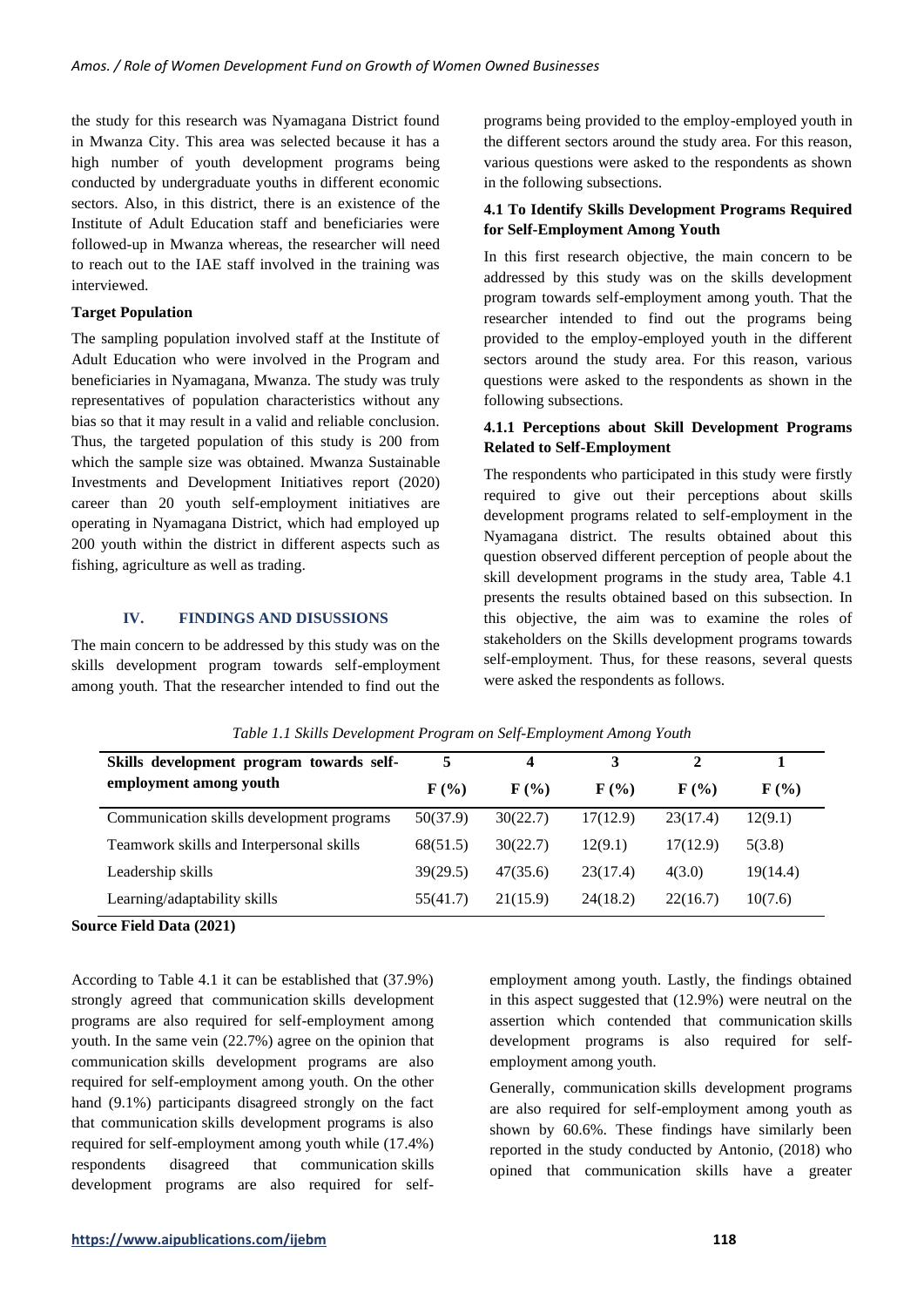significance about employment because it encourages a constructive engagement between the economic sectors and employees. Similarly, according to Charles (2020), suggested that 50% of the self-employed youth need to participated in the communication skills training programs so s to have an understanding of the customer' s services.

In addition, Table 4.1 shows that (51.5%) of the respondents who participated in this study strongly agreed that teamwork skills and interpersonal skills are very important for youth self-employment programs. Similarly (22.7%) of the respondents agreed that teamwork and interpersonal skills is very important for youth selfemployment program. On the other hand (3.8%) of the respondents strongly disagreed that teamwork and interpersonal skills are very important for youth selfemployment program, while (12.9%) of the respondents who participated in this study disagreed that teamwork and interpersonal skills is very important for youth self-employment program, finally only 12(9.1%) of the respondents remained neutral on the consideration that teamwork and interpersonal skills are very important for youth self-employment program.

Basing on these findings this study suggested that most of the respondents 74.2% of the respondents agree that teamwork skills and interpersonal skills are very important for youth self-employment program to mean that interpersonal and teamwork skills is very important for the youth self-employment process. These findings were highly supported by Charles, (2020) who opine that self– employed people need to update their generic skills, perceptional skills, soft skills and improve interpersonal largely while functioning business skills possessed. In addition, it was revealed from Nguliamali and Temu, (2018) who suggested that youth self-employment requires training, which can help to improve interpersonal, and teamwork skills to improve the outcome of their employment.

Table 4.1 also shows that 29.5% of the respondents strongly agree that leadership skills are also important for youth self– employment. In the same vein, 35.6% of the respondents agree that leadership skills are also important for youth self – employment. Not only that but also 14.4% of the respondents strongly disagreed that leadership skills are also important for youth self– employment while only 3.0% of the respondent disagreed and lastly there were only 17.4% of the respondents who remained neutral in this aspect. Thus, according to the findings, also 65.1% of the research participants. These results, which positively supported in the study conducted by Donald, (2017) who opined that

leadership skills are highly associated with management of small businesses; thus, it is important to establish that training designed to promote the development of small businesses by imparting knowledge and skills to the selfemployees so as they can be able to manage their business. In the same vein, Paul (2018) recommended that refresher and promoting training has been given t employees to introduce them to a new way and approach, new responsibility and advancement of technologies in order to create confidence and reduce fear during working under their initiatives.

From Table 4.2 about 41.7% of the participants agreed that learning/adaptability skills are very important in youth self-employment. In addition, it was established that 15.9% of the respondents agree that learning/adaptability skills is very important in youth selfemployment. On the other hand, 7.6% of the respondents strongly disagreed that learning/adaptability skills are very important in youth self-employment as well as 16.7% of the respondents who also disagreed that learning/adaptability skills are very important in youth self-employment. In this perception there were only 24(18.2%) of the respondents who remained neutral about the fact that learning/adaptability skills are very important in youth self-employment.

It can therefore be established, about 75.6% agree that learning/adaptability skills is very important in youth selfemployment as it was similarly observed in the study conducted by Paul, (2016) and also according to Donald (2017). Generally based on the findings generated from the results obtained data collected it was established that there are various skills development programs which have been designed and implemented communication skills development programs to the youths, also there was the provision of teamwork skills and interpersonal skills given to the youth. On the other hand, leadership skills also learning/adaptability skills of the youth selfemployment in different economic sectors.

| Table 1.2: Perceptions about Skill Development |
|------------------------------------------------|
| Programs Related to Self-Employment            |

| <b>Perceptions</b>                                                      | Frequ-<br>ency | Per<br>cent |
|-------------------------------------------------------------------------|----------------|-------------|
| I perceive these programs a<br>value-adding in knowledge<br>development | 41             | 31.1        |
| perceive them as to<br>important about the youth<br>awareness           | 35             | 26.5        |
| Also, they are good at<br>mobilizing and improving                      | 28             | 212         |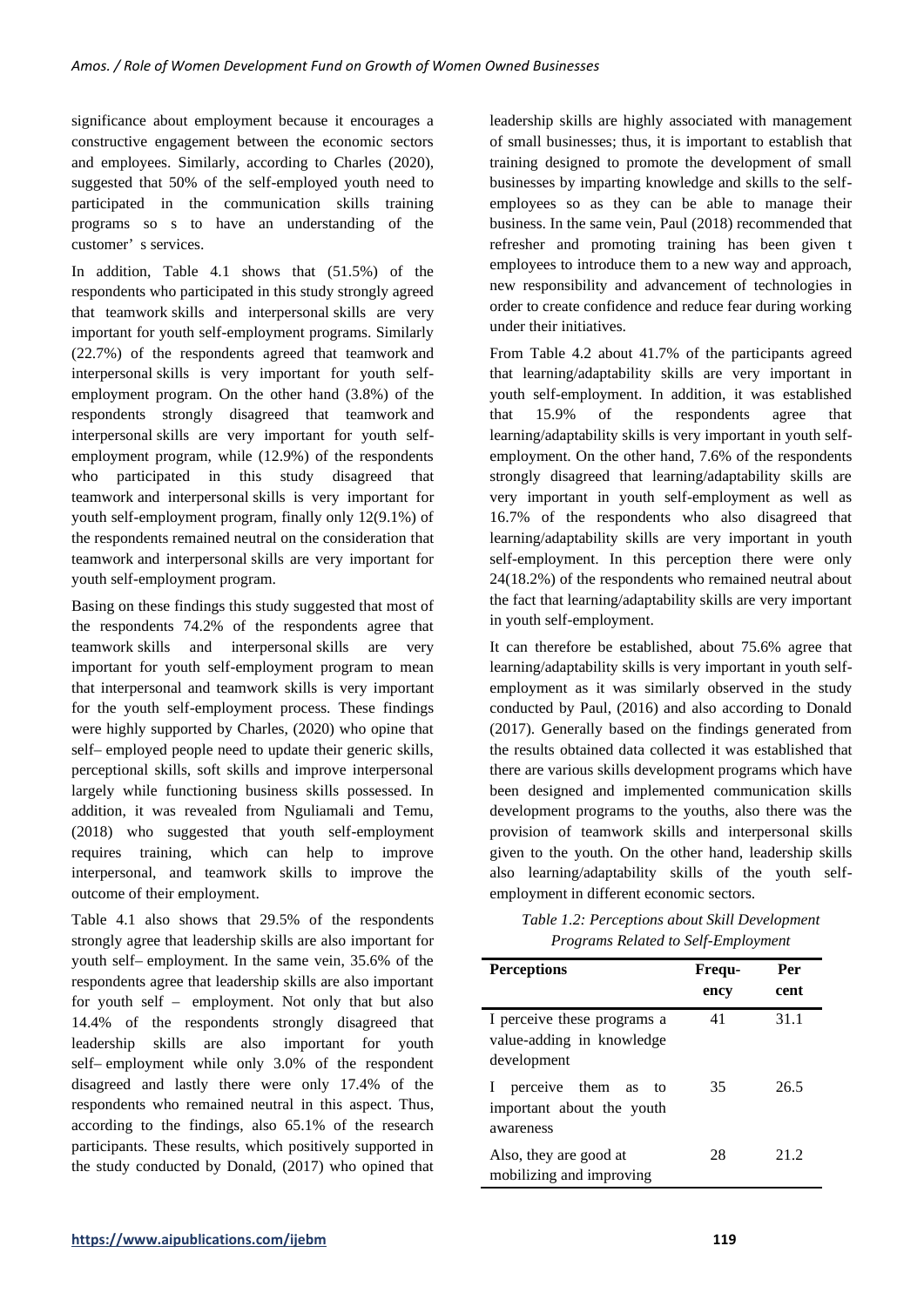| Total                         | 132 | 100.0 |
|-------------------------------|-----|-------|
| development for Youth         |     |       |
| socio-economic                |     |       |
| It is one way of facilitating | 28  | 21.2  |
| Youths efforts                |     |       |

**Source;** Field Data, (2021)

Tabl4 4.2 Revealed that 31.1% of the respondents said that they perceive these programs as a value-adding in knowledge development, similarly 26.5% of the respondents said that they perceive these programs as of importance to youth awareness. Not only that but also 21.2% of the respondents perceived that these programs are good in mobilizing and improving Youth' s efforts. Lastly, 21.2% of the respondents said that these programs are one of the ways of facilitating socio-economic development for youth. Based on the findings obtained on the perception of the respondents about skills development programs, it can be established that these programs are generally important in enhancing valueadding and in knowledge development, as agreed by 31.1%.

During an interview, the participant said the follows;

" Youth self-employment goes along with self– discipline, in which youth are required to be ambitious to get out of bed in the morning, make appointments and hold meetings, interact with employees or customers and compete with works tasks promptly. Workers usually need to raise their bar on performance to avoid getting complacent and disinterested in work. Not only that but also youth need to use their talents as greatest asses to the organization, or they need to protect and invest in them like any other resources. Training opportunities contributes to better employee retentions and an overall increase in productivity youth……" [R.2, 2021].

In another interview session conducted to the participants R.1, it was also noted that;

" …….in my view I opine that youth are self – employed in different economic activities and in this aspect, youth invested their efforts, as well as little money they have to create their employment platforms in sectors such as business, services provision, consultancies, talents shows and other aspects. Thus, self-employment is good for youths because it gives them time to learn about selfdevelopment, individual supervision as well as limitation and savings. Therefore, I think youth selfemployment is as good as other employment because it exposes youth generation to their financial independence which later encourages them to have good life…… [R.2, 2021]

Generally based on the findings through questionnaires, interviews and secondary sources the study revealed that most of the youth who completed their university education are aware of youth self-employment. They have been practicing self-employment activities so that they can earn family support. These results were positively supported in the study conducted by Charles, (2020) who opine that self– employed people need to update their generic skills, perceptional skills, soft skills and improve interpersonal largely while functioning business skills possessed. Also, Paul (2018) recommended that refresher and promoting training has been given t employees to introduce them to a new way and approach, new responsibility and advancement of technologies to create confidence and reduce fear during working under their initiatives. While on the other hand Nguliamali and Temu, (2018) suggested that youth self-employment requires training, which can help to improve interpersonal, and teamwork skills to improve the outcome of their employment.

# **4.1.2 Skills Development Programs on Selfemployment Among Youth**

In this subsection, the respondents were asked about the skills development programs required by youth to enhance self-employment. In responding to this question, the respondents were required Use the scale below to answer the questionnaire items. 1=Strongly Disagree, 2=Disagree, 3=Neutral, 4=Agree, 5=Strongly Agree. Note Tick  $(\sqrt{})$  only one option for each item in the questionnaire. The results obtained were analyzed by employing a regression analysis in which various assumptions as agreed by Osborne and Waters (2002) who proposed these assumptions to include Linearity, Homoscedasticity, and Normality. Autocorrelations and Multicollinearity. These assumptions were performed to determine the relationship between independent and dependent variables.

# **4.1.2.1 Linearity Assumptions**

Linearity assumption normally elicits the directions of the overall analysis results are linear when these results are not linear it may lead to the bias of regression estimates including coefficient, standard deviations and tests of significance (Keith, 2006), to satisfy the requirement of linearity tests a Pearson correlation test were calculated

The results obtained based on the correlation analysis the study established a strong relationship between independent variable in which entrepreneurship skills correlates to the youth self-employment  $(r (132))>1$ <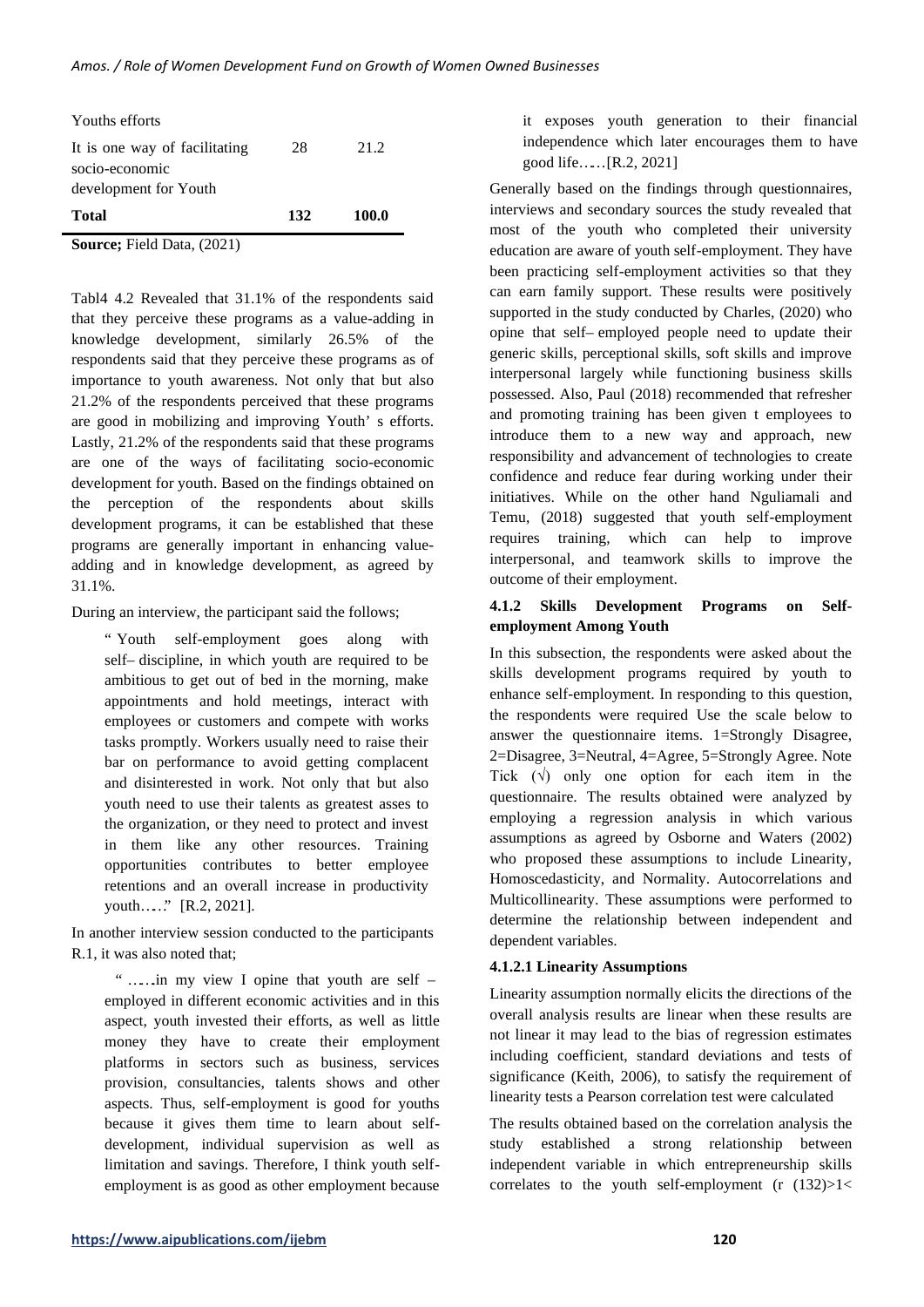.070). Also, it was revealed that there is a relationship between apprenticeship programs and youth selfemployment which can be depicted by (r  $(132) > 1 < .021$ ). On the other hand, firm-based training was found to have a significant relationship with youth self-employment and the existing relationship is depicted by  $(r (132) > 1 < .100)$ . But also, the study revealed a significant relation relationship between vocational training and youth selfemployment, the relationship is shown by (r  $(132) > 1 < .101$ . Also, the presence of a youth employment training centre was found to be significant to the youth self – employment as shown by  $(r (132) > 1 < .101)$ . Finally, the result observed that there is a positive relationship between internship programs and youth selfemployment for the correlation of (r  $(132)$ >1<.1.000).

Therefore, these results generally established a correlation between the independent variable and dependent variable, this means that factor such as entrepreneurship, apprenticeship program, firm-based training, vocational training, youth employment, training centre and internship program have impacts on the skills development programs among youth

# **4.1.2.2 Normality Test**

In this test normally the study on whether there is a normal distribution of the variables, this assumption checks the distribution of the variable to enable easy prediction of the values (Osborne and Waters). This assumption when is violated it can lead to uneven results of validity and reliability. For this assumption a test of Skewness – Kurtosis was performed to test normal distribution and the results obtained.

|                                  | N         | Min       | <b>Max</b> | M    | Std.<br><b>Deviation</b> | <b>Skewness</b> |               | <b>Kurtosis</b> |            |
|----------------------------------|-----------|-----------|------------|------|--------------------------|-----------------|---------------|-----------------|------------|
|                                  | <b>St</b> | <b>St</b> | <b>St</b>  | St   | <b>St</b>                | <b>St</b>       | Std.<br>Error | <b>St</b>       | Std. Error |
| Entrepreneurship                 | 132       | 1         | 5          | 2.37 | 1.378                    | .566            | .211          | 1.043           | .419       |
| Apprenticeship Program           | 132       | 1         | 5          | 1.95 | 1.213                    | 1.068           | .211          | .092            | .419       |
| Firm Based Training              | 132       | 1         | 5          | 2.36 | 1.321                    | .734            | .211          | .621            | .419       |
| <b>Vocational Training</b>       | 132       | 1         | 4          | 2.14 | 1.234                    | .478            | .211          | 1.429           | .419       |
| Youth Employment Training Center | 132       | 1         | 5          | 2.40 | 1.408                    | .688            | .211          | .848            | .419       |
| <b>Internship Program</b>        | 132       | 1         | 5          | 2.40 | 1.408                    | .688            | .211          | .848            | .419       |
| Valid N (list wise)              | 132       |           |            |      |                          |                 |               |                 |            |
| Source;                          | Field     |           |            |      | Data                     |                 |               |                 | (2021)     |

*Table 1.3 Descriptive Statistics*

According to Table 1.3, it was established that Skewness – Kurtosis shows that from the normal distributions of the research variables, the statistical results revealed an acceptable range of the skewness – kurtosis. Normally the acceptable range of the skewness – kurtosis was  $\pm$ 3.13. Thus, it can be established that there is a high correlation between the research variable which depicts and existing relationship between independent and dependent variables.

# **4.1.2.3 Homoscedasticity Assumption**

According to (Stevens, 2009) for this assumption is to examine the residuals of the regression analysis when the variable are normally research variables were subjected along a straight line, which required by Stevens, (2006). The results obtained was summarized and presented in Figure 4.1 as follows.



Normal P-P Plot of Regression Standardized Residual Dependent Variable: Effectiveness on the skill development programs towards



*Fig.1.4. Homoscedasticity Test*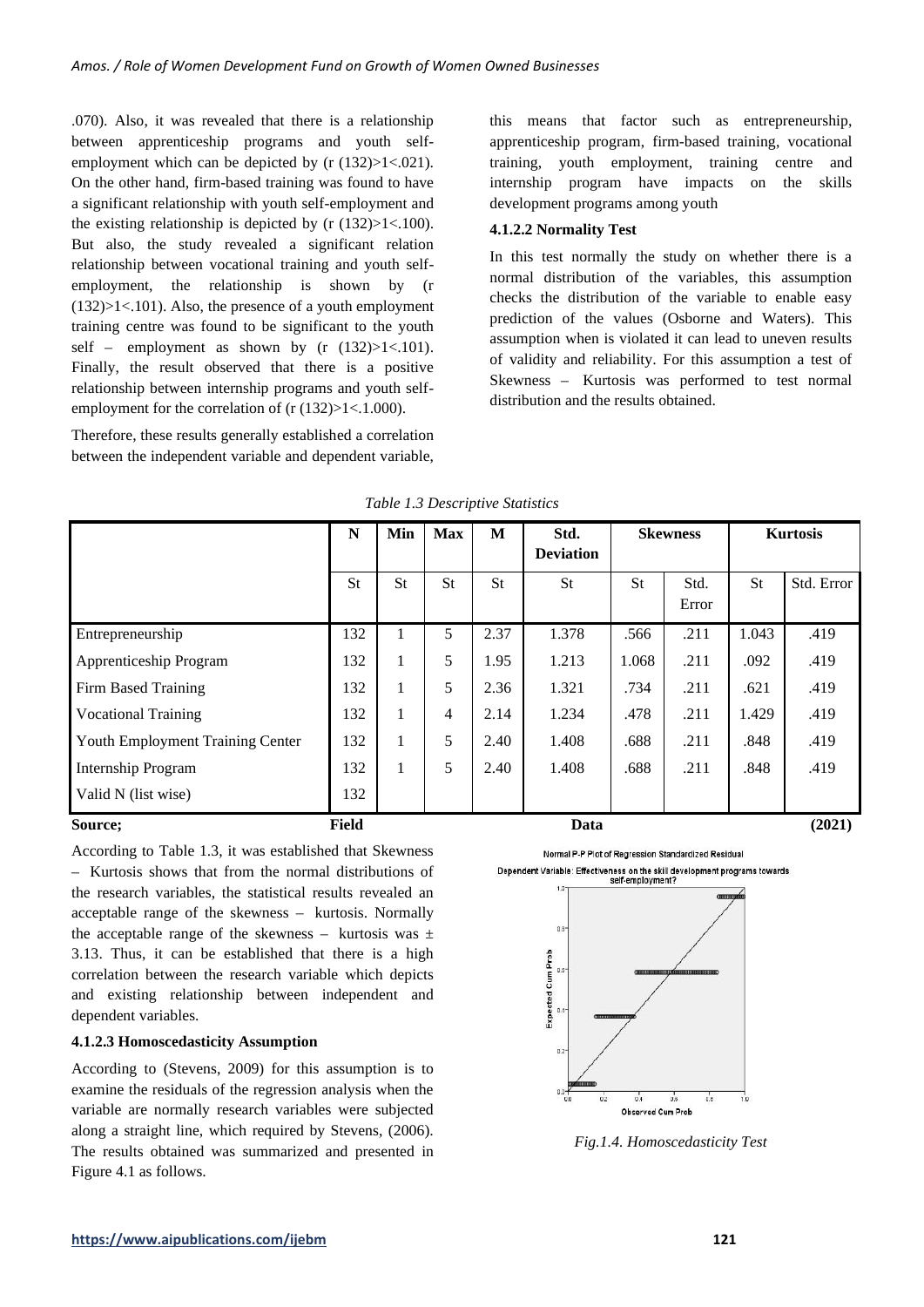## **Source; Field Data (2021)**

Based on the findings presented in Figure 4.1 shows that therefore, based on these results, the assumption of homoscedasticity has been successfully met for this study, hence it is suggested that there is a relationship between the research variables.

#### **4.1.2.4 Assumptions of Autocorrelations**

This assumption intends to test the independence of errors among variables, when this assumption is violated, the results obtained are likely to be affected by Type I and Type II errors (Osborne and Waters, 2002). In this context to study this assumption of autocorrelation the researcher employed a Durban – Watson tests to examine, aspect is shown in Table 4.5.

*Table 5.4 Autocorrelation Test*

| Model | R                 | <b>Square</b> | <b>Adjusted R</b><br><b>Square</b> | Durbin-<br>Watson |
|-------|-------------------|---------------|------------------------------------|-------------------|
|       | .930 <sup>a</sup> | .864          | .863                               | 1.680             |

**Source; Field Data (2021)**

Table 4.4 Depicts that there is an existence of an autocorrelation between the research variables. This can be shown by the presence of results in the Durban Watson of 1.680 which is sufficient to prove the presence of autocorrelation between variables. These results affirm the wording of Field (2009), who opined that the results of Durban – Watson should not be below 1.5 and above 2.5 may raise a concern.

#### **4.1.2.5 Assumption of Multicollinearity**

This assumption normally intends to determine whether the research variables are correlated or uncorrelated. This assumption aims at determining the VIF and Tolerance values of the research variables, the results obtained were summarized and presented in Table 4.5

| Table 4.5 Multicollinearity Assumption |  |  |
|----------------------------------------|--|--|
|                                        |  |  |

| <b>Model</b>                     | <b>Collinearity Statistics</b> |             |                          |  |
|----------------------------------|--------------------------------|-------------|--------------------------|--|
|                                  | <b>Tolerance</b>               | <b>VIEW</b> | <b>Minimum Tolerance</b> |  |
| Entrepreneurship                 | .998                           | 1.002       | .998                     |  |
| Apprenticeship Program           | .997                           | 1.003       | .997                     |  |
| Firm Based Training              | .990                           | 1.010       | .990                     |  |
| Youth Employment Training Center | .994                           | 1.006       | .994                     |  |
| Internship Program               | .994                           | 1.006       | .994                     |  |

**Source; Field Data (2021)**

From the findings obtained in Table 4.6 above shows were in the acceptable ranges, Stevens (2009) claims low VIF and high tolerance rate suggests for low Collinearity. According to Keith (2006), tolerance ranges from 0 to 10 while VIF ranges between 1 and 10.

#### **4.1.2.6 Multiple Regression Analysis**

Following satisfaction of the assumptions, multiples analysis was conducted to determine the relationship between independent variables and dependent variables as depicted on (Table 4.7) based on the regression model.

#### *Table 4.7 Regression Model*

| <b>Model</b> | R                 | <b>Square</b> | <b>Adjusted</b><br><b>R</b> Square | <b>Std. Error</b><br>of the<br><b>Estimate</b> |
|--------------|-------------------|---------------|------------------------------------|------------------------------------------------|
|              | .930 <sup>a</sup> | .864          | .863                               | .180                                           |

**Source; Field Data (2021)**

The regression results show that the predictors which have been used in this analysis there was very significant R. square which depicted .863 which means that there is a variation of .930 of the dependent variables as shown under table 4.7. Thus, there is a relationship between the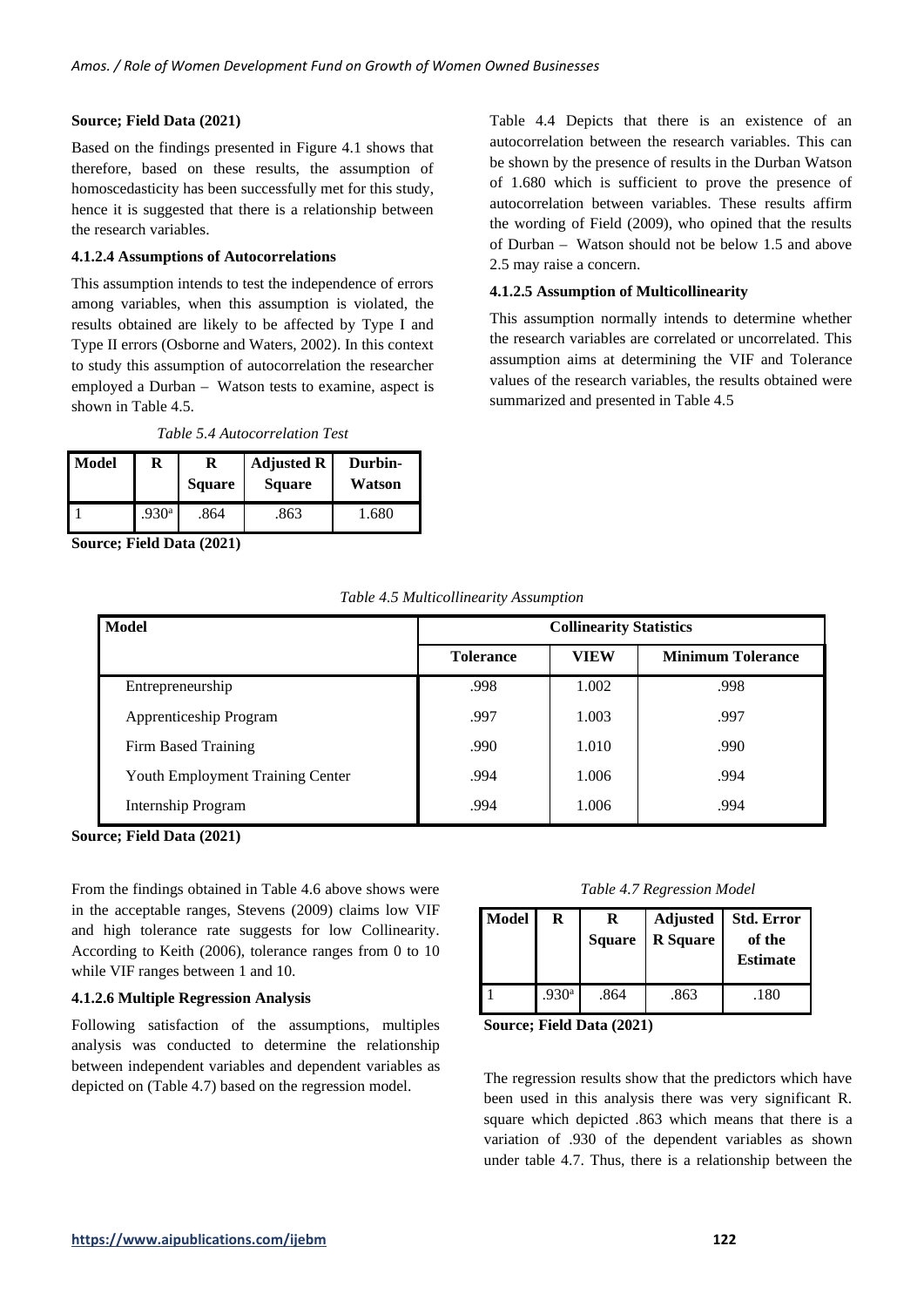research variables as supported by Ibudunni et al (2017) which showed a 52% variation as the model shows.

# **V. CONCLUSION AND RECOMMENDATIONS**

Research objective identified skills development programs, required for self-employment among youth. The findings obtained suggest that the respondents and participants who participated in this study had different opinions about skills development programs related to youth self– employment. The respondents and participants said that skills development programs are a value-adding in knowledge development; also, they have importance about youth awareness, on the other hand, these programs are good in mobilizing and improving Youth' s efforts and lastly, it was found that these programs are one way of facilitating socio-economic development for youth. Not only that but also in this study it was revealed there are several skills development programs which can be given to the youth such as communication skills development programs teamwork skills, leadership skills, earning, adaptability skills, self-management skills and organizational skills as well as interpersonal skills.

## **5.1 Conclusions**

This study generally aimed to investigate the contribution of skill development on self-employment, and it specifically identify skills development programs required for self-employment among youth.

Generally based on the findings through questionnaires and interviews it can be concluded that skills development programs are very important for youth self– employment in society. That skills development contributes highly to the youth in the determination of entrepreneurship opportunities; it then gives youth time to learn about management of their enterprises as well as creating a link between one economic sector to another. However, it was established that there are challenges facing skills development programs among youth that need to be mitigated properly to obtain positive results about the improvement of youth self– employment.

Skills-based initiatives for youth are a prominent component of youth development work in low- and middle-income countries, working across several topics such as employability, sexual and reproductive health, community and civic engagement, leadership, and entrepreneurship.

## **5.2 Recommendations**

i. This study recommends that joining youth into groups for ease of skill development, simply the process of assisting them in their self-employment programs as well as adding values to their employees so that other stakeholders can join hands in these struggles of the youth self– employment and skills development. Hence helps them to increase the general performance of the youth programs to enhance their programs.

ii. Also, this study recommends that to provide effective skills development programs it is required that there should be an availability of the specialized mentors for said programs who are well equipped with knowledge and skill to impart youth with knowledge and abilities to self-employing themselves.

iii. Also, it is recommended by this study that there should be effective cooperation with development stakeholders such as government, financial institutions and other private sectors to join hands and give support in creating and advancing opportunities to the youth after gaining skills development programs.

#### **REFERENCES**

- [1] Arvil, V. A., Sara Johansson, D. S., & Setareh, R. (2013). *Improving skills development in the informal sector: strategies for Sub-Saharan Africa.* Washington, DC: The World Bank Group.
- [2] Azeng, T. F., and Yogo, T U. (2013), *Youth Unemployment And Political Instability In Selected Developing Countries,*  Working Paper Series N° 171 African Development Bank, Tunis, Tunisia.
- [3] Badawi, A. A. (2013). *TVET and entrepreneurship skills. Revisiting global trends in TVET:* Reflections on theory and practice, 275-308.
- [4] Bank, A. D. (2012). *Country Economic Status in September – Labour Market Challenges in Tanzania Tunis:* African Development Bank.
- [5] Charles, R. (2020) Generic skills for successful selfemployment in Tanzania. *Business Education Journal (9)*. (1) BEJ Special Edition.
- [6] Chetty P. (2016). *Importance of research approach in a research,* Guru Publisher.
- [7] Cho, Y., Robalino, D. & Watson, S. (2017) Supporting selfemployment and small-scale entrepreneurship: potential programs to improve livelihoods for vulnerable workers. *IZA J Labor Policy 5,* (7) 16-20
- [8] Christina, F. B (2004) *The Informal Economy, Sida. The fact-Finding study,* March 2004.
- [9] Council, L. F. (2016). *Tanzania and Zanzibar Labour Market Profile:* Danish Trade Council for International Development and Cooperation.
- [10] Creswell, J. W., (2012). *Educational research: Planning, conducting and evaluating quantitative and qualitative Research (4th Ed).* Pearson Education Inc. Boston.
- [11] Denscombe, M., (2014). *The good research guide: for small-scale social research projects:* McGraw- Hill Education (UK).
- [12] Develi, E. I. (2011). *Entrepreneurship and importance of personality on entrepreneurship.*